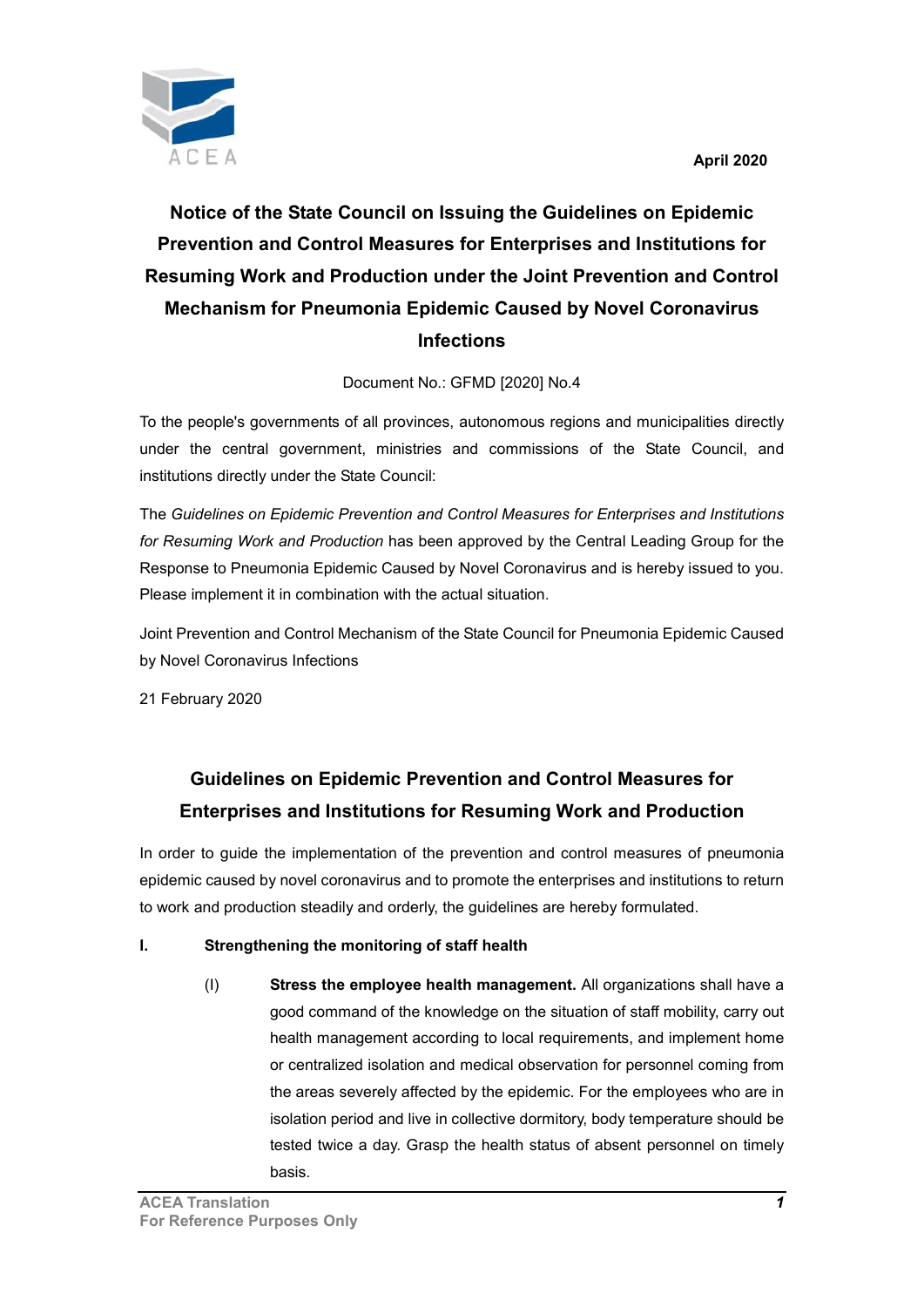

(II) Carry out the health status reporting system. All organizations shall set up suspicious symptom reporting hotlines. When employees have fever and respiratory symptoms, they shall timely and truthfully report to the organization. The health status of employees shall be summarized every day and reported to the local disease control department. Any abnormal situation shall be reported in time and corresponding prevention and control measures shall be taken.

#### II. Stress the epidemic prevention and control for workplace

- (III) Strengthen the registration management of personnel entry and exit. Each organization shall assign special personnel to strictly oversee all passages entering and leaving the premise and dormitory. The organizations that use fingerprint attendance machines shall temporarily stop using them and use other methods to register the incoming and outgoing personnel. Every time the employees enter the premise or factory, they shall be checked of their body temperature at the entrance, and only when their body temperature is normal can they enter. The entry of non-employees shall be minimized. If it is really necessary for work, the body temperature should be tested, and their place of origin, organization (employer), contact with personnel in the epidemic area, etc. shall be inquired, and the entry can only be made as long as all the requirements are met.
- (IV) Keep the workplace well ventilated. Each organization shall preferentially take natural ventilation as long as possible. If room temperature is reduced due to ventilation, staff shall be reminded to properly add clothes to keep warm. If an air conditioner is used, it shall ensure that the air supply is safe and sufficient. All exhaust air is directly discharged to the outside. When the air conditioner is not in use, the return air passage shall be closed.
- (V) Ensure the normal operation of hand washing and other facilities. Hand washing equipment shall be set up in the workplace, and the hand washing and spraying facilities shall be kept in normal operation. If there is no hand washing equipment, the workplace shall be provided with no-wash disinfection supplies.
- (VI) Stress the cleaning and disinfection of working and living places. Public areas such as workplaces, canteens, elevators, toilets, hand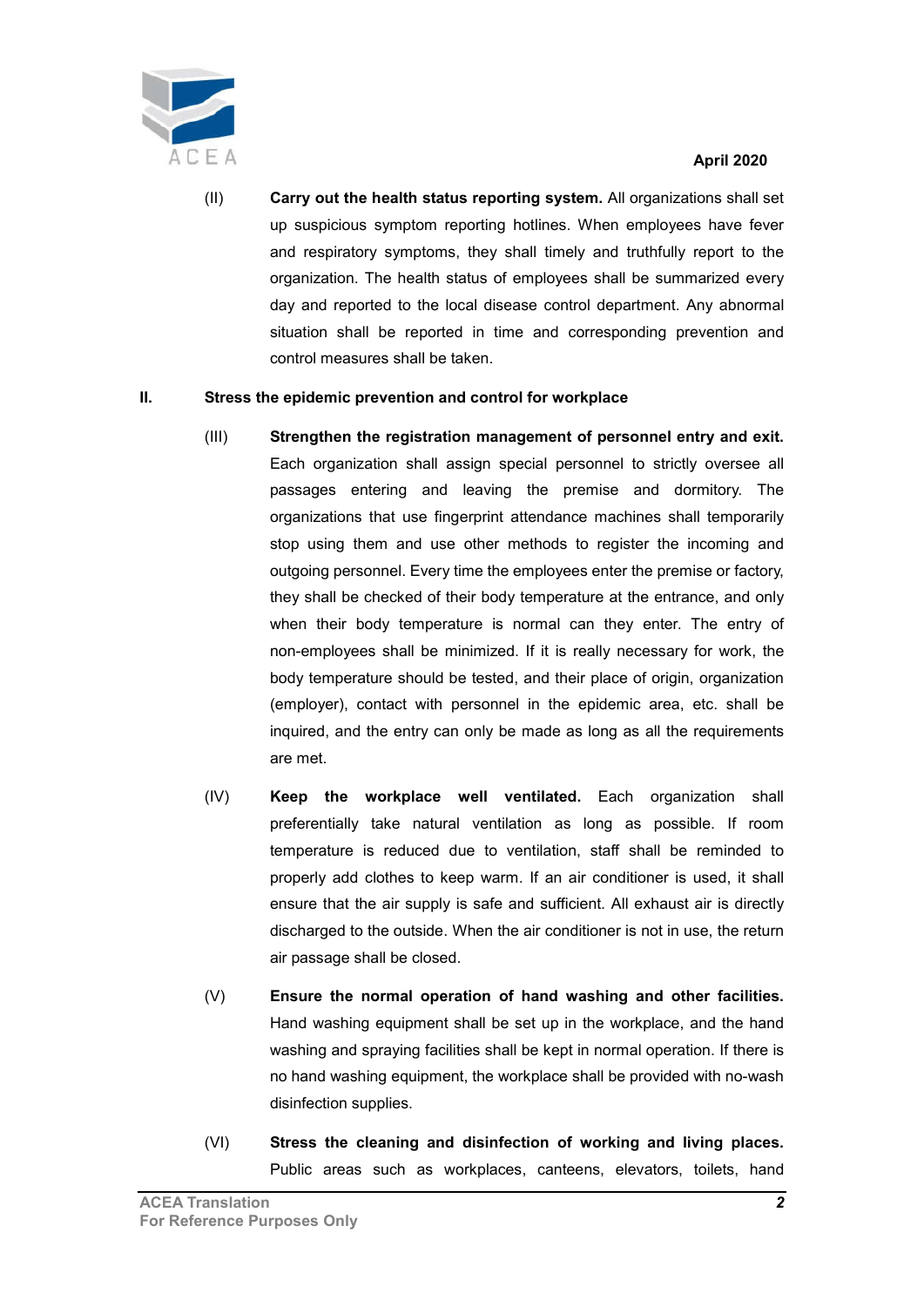



washing basins, commuting tools and related articles shall be disinfected regularly by special personnel. The parts subject to frequent contact such as elevator buttons and door handles should be disinfected more frequently.

- (VII) Reduce staff gathering and collective activities. Guide employees to queue up in an orderly manner when using passages, elevators, stairs and smoking areas, keep proper social distancing, do not talk to others when smoking. To reduce the number of meetings to be held, it is necessary to shorten the time and control the scale of the meeting participants, to keep the air circulation in the meeting rooms and to advocate the holding of video or telephone conferences. In principle, the staff dormitory should have no more than 6 people per room, and the average space per person should not be less than 2.5 square meters. The measures of peak shifting of working hours, flexible working system or home office shall be taken as long as possible.
- (VIII) Strengthen the collective dining management for the employees. Extend the meal-serving time of the dining room appropriately and shift the peak of dining time of the staff. Provide lunch boxes as long as possible and have the staff take meals in a scattered manner. Strengthen the recycling, cleaning and disinfection of tableware, and use disposable tableware if tableware disinfection is not viable. The staff shall avoid sitting face to face and talking to others when eating.
- (IX) Stress medical services. Organizations that have infirmaries shall allocate necessary drugs and protective supplies for the staff, and cooperate with disease control departments to standardize quarantine observation and tracking management. For the organizations that do not have infirmaries shall keep contact with medical institutions nearby to ensure that employees may receive timely medical treatment or services. Take good care for employees' mental health and relieve psychological pressure in time.
- $(X)$  Standardize garbage collection and disposal. Set up a special recovery box for masks in public areas, strengthen the cleaning of dustbins, and carry out regular disinfection. Strengthen the management of garbage classification, timely collection and removal.

#### III. Guide the staff in personal protection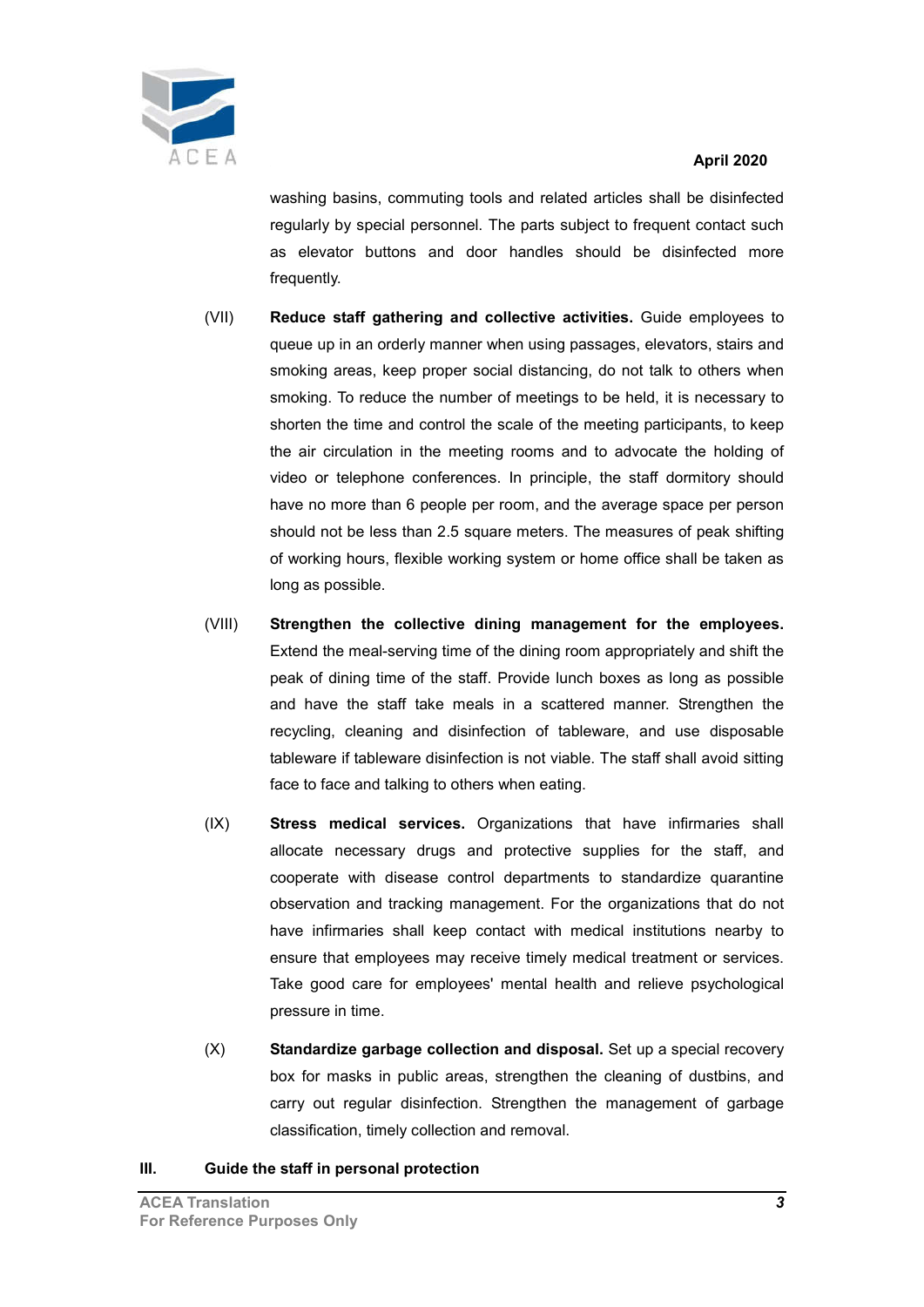

- (XI) Strengthen the publicity and education on prevention and control. Adopt various forms to strengthen the popularization of epidemic prevention and control knowledge after resuming the work and production, so as to enable employees to fully understand the prevention and control knowledge, master the main points of personal protection, enhance the awareness of protection, and support and coordinate the prevention and control campaign.
- (XII) Fulfill the requirements for personal protection. The staff shall reduce unnecessary travel and avoid crowded places, especially those with poor air mobility. Wear masks and other personal protective equipment correctly in crowded places in accordance with the requirements of *Technical Guidelines for Different Crowds in Selection and Use of Masks for Preventing Infection Caused by Novel Coronavirus*. Get into the habit of washing hands frequently, using paper towels, handkerchiefs, sleeves, etc. to cover mouth when sneezing or coughing. Advocate healthy lifestyle such as reasonable diet, moderate exercise, regular work and rest and etc.

#### IV. Proper handling of abnormal situations

- (XIII) Clarify the organization's responsibilities in prevention and control. The principal of each organization is automatically the first person-in-charge of epidemic prevention and control. It is necessary to establish an organization system for epidemic prevention and control within the organization, define emergency measures and disposal procedures for epidemic prevention and control, and specify the responsibilities of prevention and control for each department and individual.
- (XIV) Establish an isolated area for medical observation. When employees have suspicious symptoms, they shall move to the area immediately for temporary isolation, report to the local disease control department, and seek medical treatment nearby according to relevant specifications.
- (XV) Shut down related areas for disinfection. Once finding employees with suspicious symptoms, isolate their work posts and dormitories immediately, and, when supported by the findings of the medical observation, further close their offices, workshops and other office units as well as living places such as employee dormitories. No irrelevant personnel are allowed to enter. At the same time, disinfect their activities and articles under the guidance of professional personnel. Cooperate with relevant parties to take prevention